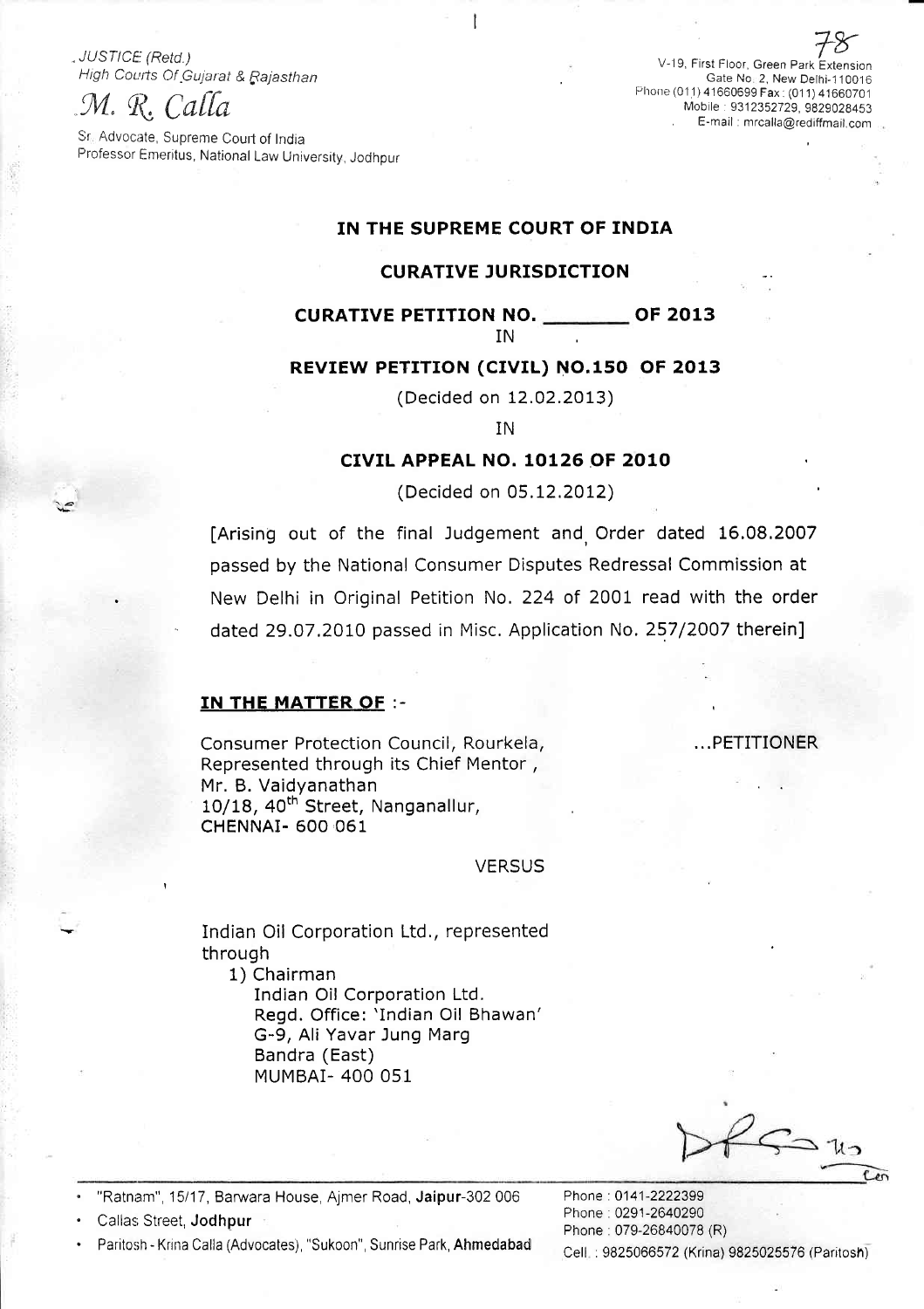Sr. Advocate, Supreme Court of India New Delhi

V-19, F.F., Green Park Extn. New Delhi- I 10016 Ph-011-41660699. Fax- 011-41660701 Mob:- 09312352729/09829028453  $Email-mrcalla@redifmail.com$ 

- 2) General Manager (LPG-MO) Indian Oil Corporation Ltd. Regd. Office: 'Indian Oil Bhawan' G-9, Ali Yavar Jung Marg Bandra (East) MUMBAI- 4OO 051
- 3) Sr. Manager (LPG) Orissa State Office Indian Oil Corporation Ltd. 304, Bhoi Nagar, Janpath, BHUBANESWAR- 751 022
- 4) Mr. H.S. Dua Area Manager, Indian Oil Corporation Ltd. (Marketing Division) Indane Area Office Third Floor, Aloke Bharati, Shahid Nagar BHUBANESWAR- 757 022
- 5) Mr. B. Minz Asst. Manager (LPG) Indian Oil Corporation Ltd. HIG-B/19, Phase- III Chhend ROURKELA- 769 015

Government of India represented through

- 6) Director Legal Metrology Govt. of India Deptt. Of Consumer Affalrs Krlshi Bhawan NEW DELHI- 110 001
- 7) DV. Director Legal Metrology Govt. of India Deptt. Of Consumer Affairs Regional Reference Standards

 $\overline{2}$ 

 $5 - 112$ (,f--

 $79-$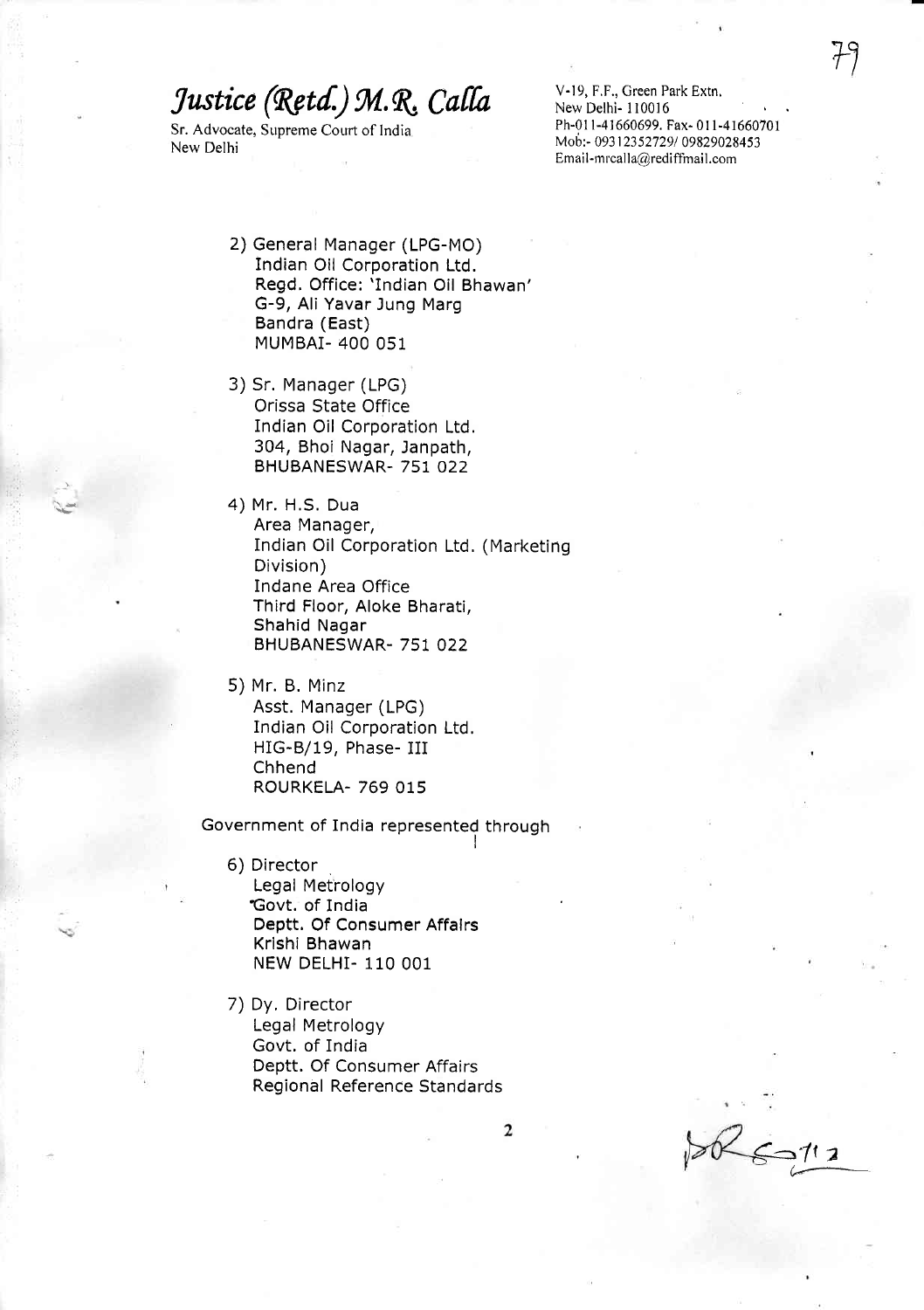Sr. Advocate, Supreme Court of India New Delhi

V-19, F,F,, Creen Park Extn, New Delhi- 110016 Ph-O1 l-41660699. Fax- 0l l-41660701 Mob:- 09312352729/09829028453  $Email-mcalla@redifimal.com$ 

Laboratory, Khandagiri BHUBANESWAR, ORISSA

8) Addl. Secretary Deptt. Of Consumer Affairs Ministry Of Consumer Affairs And public Distribution Krishi Bhawan NEW DELHI- 110 OO1

T

Government of Odisha represented by

9) The Controller Legal Metrology Govt, of Odisha Food, Supplies And Consumer Welfare Deoartment BHUBANESWAR

The Local Indane Gas Dealer represented by

10)Secretary M/s R.W.C.C.S. Ltd. Nanda Bhawan Mairi Road ROURKELA- 769 OOI

AND

.it!"

Union of India represented by

11)Secreta ry Ministry of Petroleum and Natural Gas Shashtri Bhawan NEW DELHI- 110 OO1

... RESPONDENTS

St Salls

'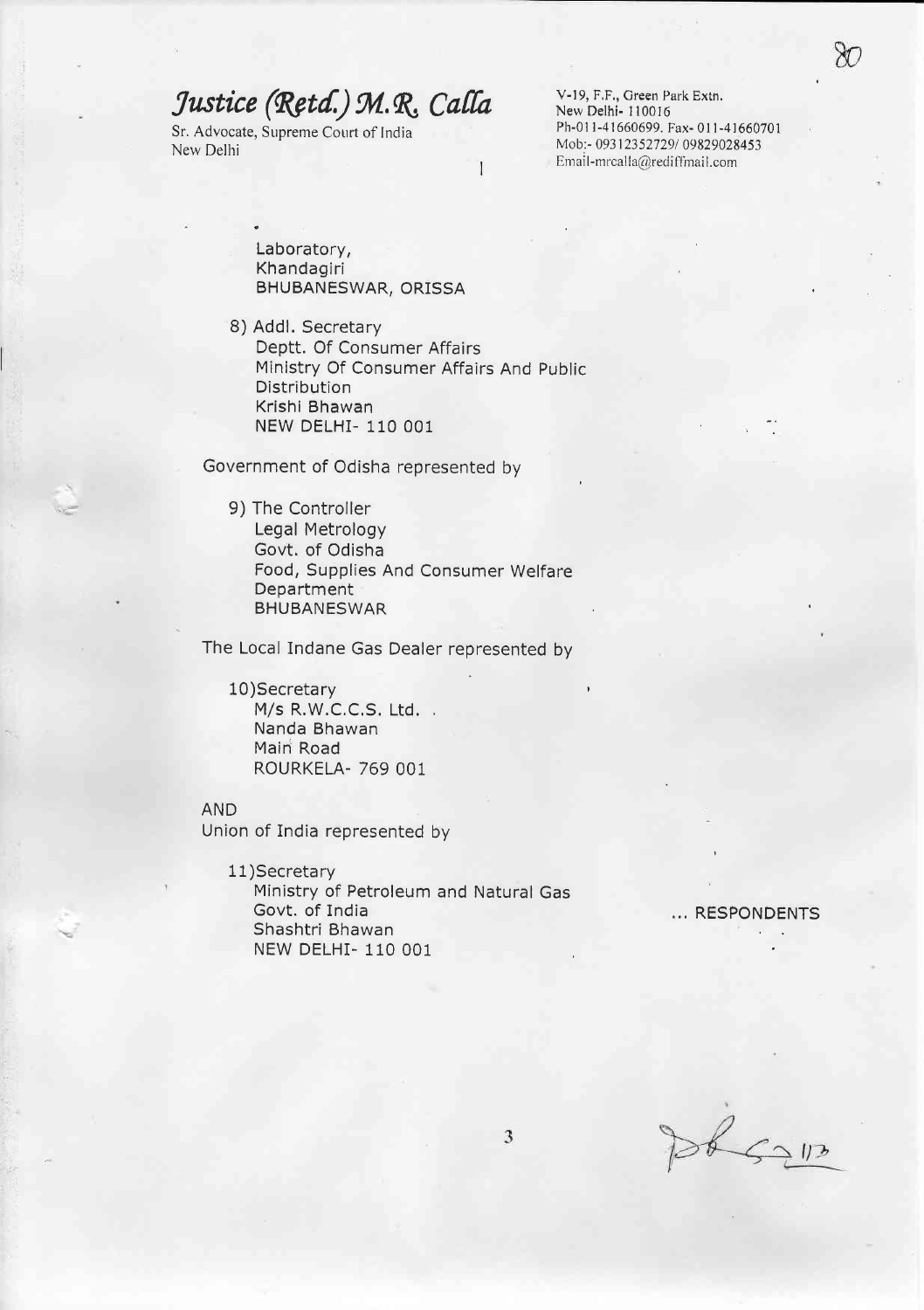Sr. Advocate, Supreme Court of India New Delhi

V-19, F.F., Green Park Extn. New Delhi- I10016' Ph-01 I -4 1660699. Fax- 01 I -41660701 Mob:- 09312352729/09829028453  $Email-mrcalla@rediffmail.com$ 

#### SENIOR ADVOCATE'S CERTIFICATE

- 1. I have gone through the Curative Petition/ Review Petition, the Civil Appeal and the judgement and order passed by the National Consumer Disputes Redressal Commission at New Delhi read with order in Miscellaneous Application passed by the Commission, and the orders dated 12.02.2OL3, 05,12.2012, 29.07.20tO and 16.08.2007 respectively passed therein. I have also gone through the pleadings, grounds and the other relevant record made available to me.
- 2. That having gone through the orders and records mentioned hereinabove as also the law laid down by this Hon'ble Court in the case of Rupa Ashok Hurra vs. Ashok Hurra & Anr. reported in (2002) 4 SCC 388 and Para 49 to 52 thereof in particular, I certify that :-
	- A. The present Curative Petition is not being filed on any of the grounds as mentioned in para 51 of the above judgment. However the present Curative Petition seeks to cure gross miscarriage of justice as is obvious from the qrounds set out in the Curative Petition against the order dated 12.02.2013 whereby the Review Petition has been rejected by circulation after the grant of permission on the same date to the petitioner to file the Review Petition by the present petitioner as the Chief Mentor and Authorised Representative of the Consumer Protection Council,

 $16.511$ 

t'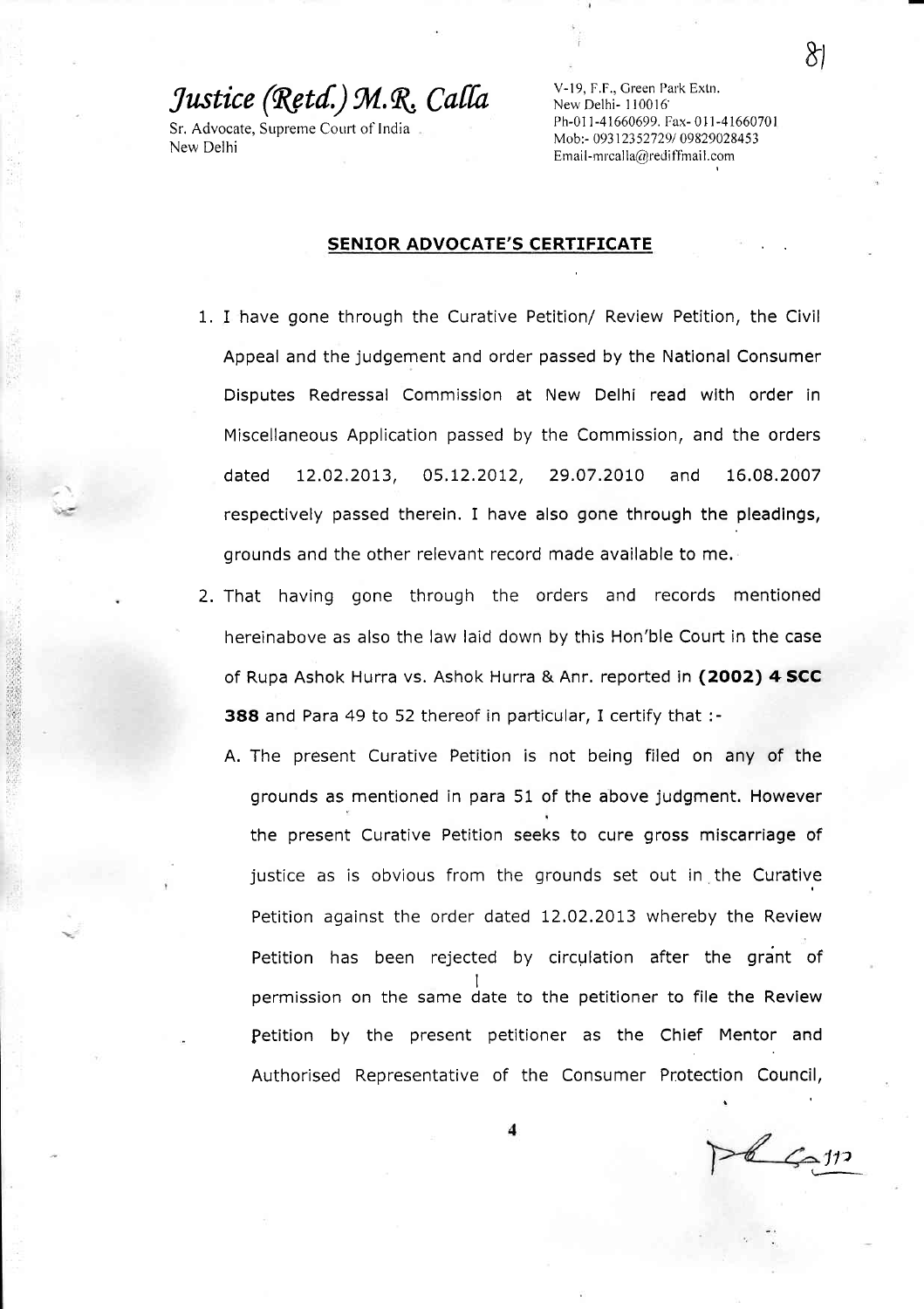Sr. Advocate, Supreme Court of India New Delhi

I

V-19, F.F., Green Park Extn. New Delhi- 110016 Ph-O1 l-41660699. Fax- 0l l-41660701 Mob:- 093 I23 527291 09829028453 Email-mrcalla@rediffmail.com

Rourkela against the order dated 05.12.2012 passed by this Hon'ble Court in the Civil Appeal No. 10126/2010.

- B, That it is averred in Para 3 of the Curative Petltion that no new grounds have been taken in this Curative Petition and all the grounds mentioned therein had been taken in the Review Petition which was dismissed by Circulation. I find these averments to be correct. Ialso find from the contents of the Curative Petition that it fulfils the requirements of para 49, 50 and 52 of the judgment of this Hon'ble Court in Rupa Ashok Hurra's case (supra).
- C. That from the perusal of the judgments, orders and the records made available to me I find that the Consumer Protection Council, Rourkela has been pursuing a common grievance of the Consumers at national level in the matter of under weighing the gas cylinders by the India Oil Corporation Limited as mentioned before the National Consumer Disputes Redressal Commission and to award t compensation/damages for the same.
- D. That this common grievance of the consumers Was based on a survey conducted by the volunteers of the Consumer Protection Council, Rourkela as stated in Para 3.5 of the application made under Section 2I of the Consumer Protection Act, 1986 before the National Commission, wherein it was also mentioned on the basis of the surveys that consumers were losing on an average  $\bar{\tau}$  24/- per

DE Cans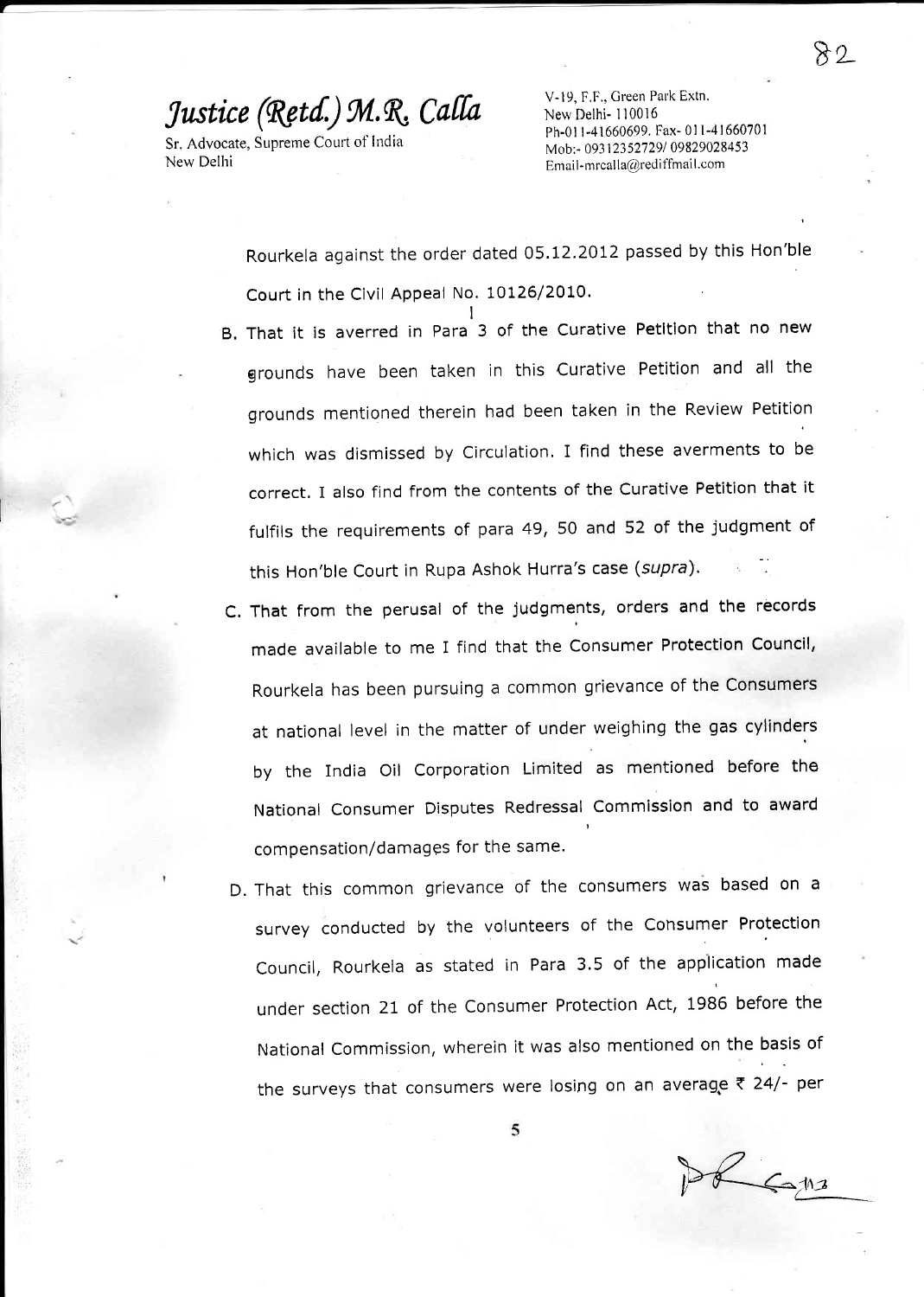Sr. Advocate, Supreme Court of India New Delhi

)i

V-19, F.F., Green Park Extn. New Delhi- I10016 Ph-011-41660699. Fax- 011-41660701 Mob:-, 09312352729/09829028453 Email-mrcalla@rediffmail.com

refill of Indane as per the prices existing at that time, The Government of India and its concerned functionaries as also the Government of Orissa and the Dealer, i.e., Rourkela Wholesale consumer co operative society (RWCCS) had also been impleaded therein. The prayer made in this Application under section 21 may be perused at Page 79 of the civil Appeal and the final order passed in the Original Petition No. 224/2001 dated 16.08.2007 is available for perusal at page 1-28 of the civil Appeal, The operative part of the order dated 16.08.2007 is reproduced as under :-

> "1. The Ministry of Petroleum is given four years time as prayed for, in terms of the submissions and our observations mentioned hereinabove.

> 2, The Ministry of petroleum as well as the Ministry of consumer Affairs shall ensure that all Marketing Companies do issue necessary instructions that the Distributors will provide to deliveryman proper weighing scale for the purpose of weighing LPG Gas Cylinder in the presence of customers and they will give it due publicity by publishing the same in the vernacular language of each and every sfafe as well as in English and each and every State as well as in English and Hindi newspapers apart from giving similar type of advertisement in TV for information of the consumers."

E. That during the pendency of the Appeal before this Hon'ble Court in response to the orders passed by this Hon'ble court from time to time, the steps taken by the various oil companies to modernise LPG bottling plants and instructions issued by them to the distributors and the directions issued to the dealers so as to ensure

I

DP 6211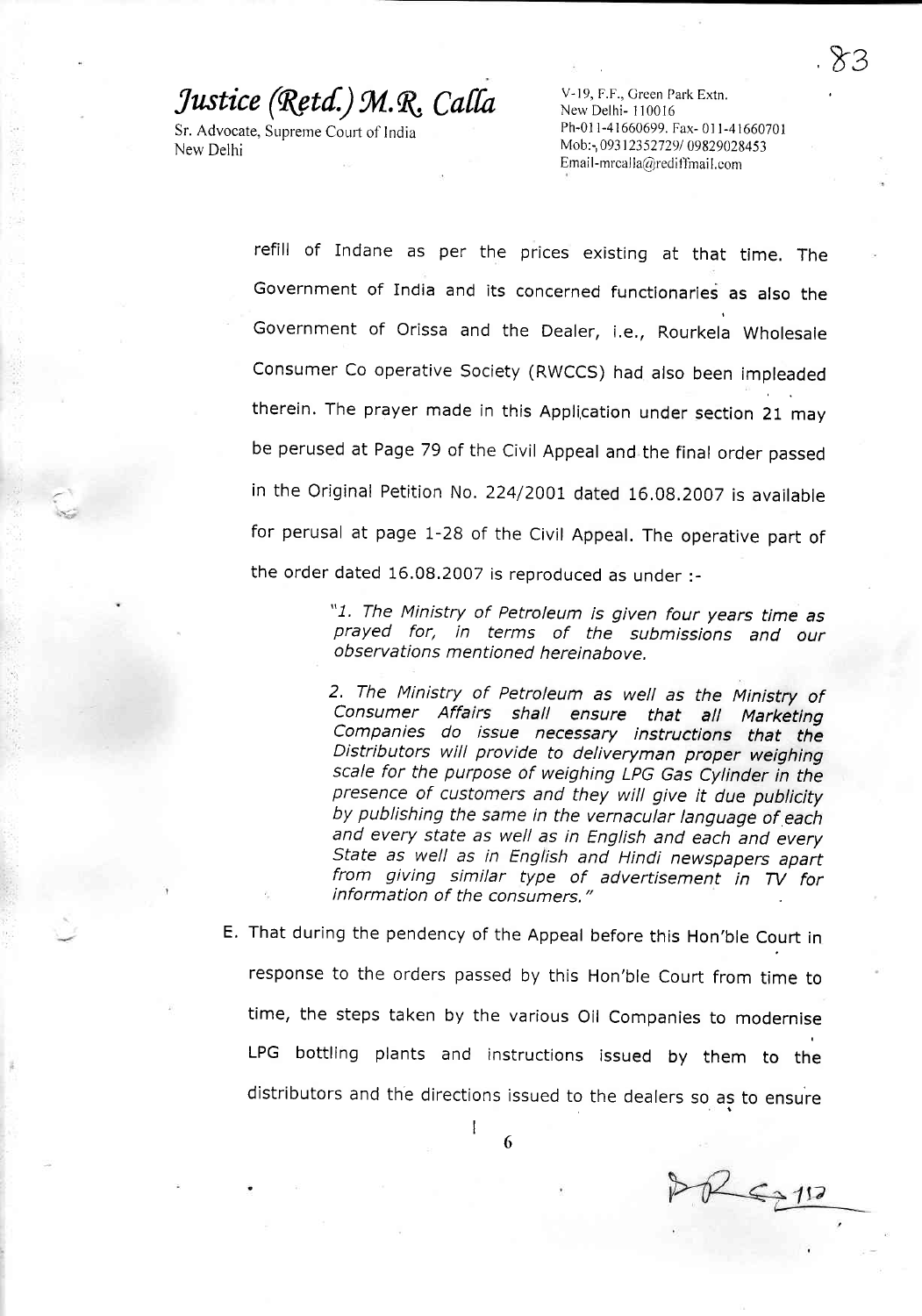$84$ 

Sr. Advocate, Supreme Court of India New Delhi

V-19, F.F., Green Park Extn. New Delhi- I 10016 Ph-01 l-41660699. Fax- 0l 1-41660701 Mob:- 09312352729/09829028453  $Email-mrcalla@redifimal.com$ 

the carrying of weighing machines by the deliveryman at the time of the delivery of cylinders.

- F. That the Appeal was disposed of as in-fructuous in view of the steps taken by the Government of India and the Oil Companies and it was also observed that no further direction was required.
- G. That the very reading of the 2 $^{\text{nd}}$  para of the order dated 05.12.2012 (after the reproduction of the operative part of the order dated 16,08.2007) shows that the matter has been treated as if it was a Special Leave Petition whereas it was a direct Appeal before this Hon'ble Court under section 23 of the Consumer Protection Act, 1986. The very opening of this para is as under :-

"During the pendency of the special leave petition out of which this appeal arises ........"

It was not a case of any Civil Appeal converted as an Appeal after grant of Leave in any Special Leave Petition but a statutory appeal as mentioned hereinabove and it is the trite law that the scope of a statutory appeal is much wider than that of a Special Leave Petition under Article 136 of the Constitution of India,

H. That it is a dismal fact that, yet, in the order under review the Hon'ble Court has felt convinced that the order of which the review

7

 $46-12$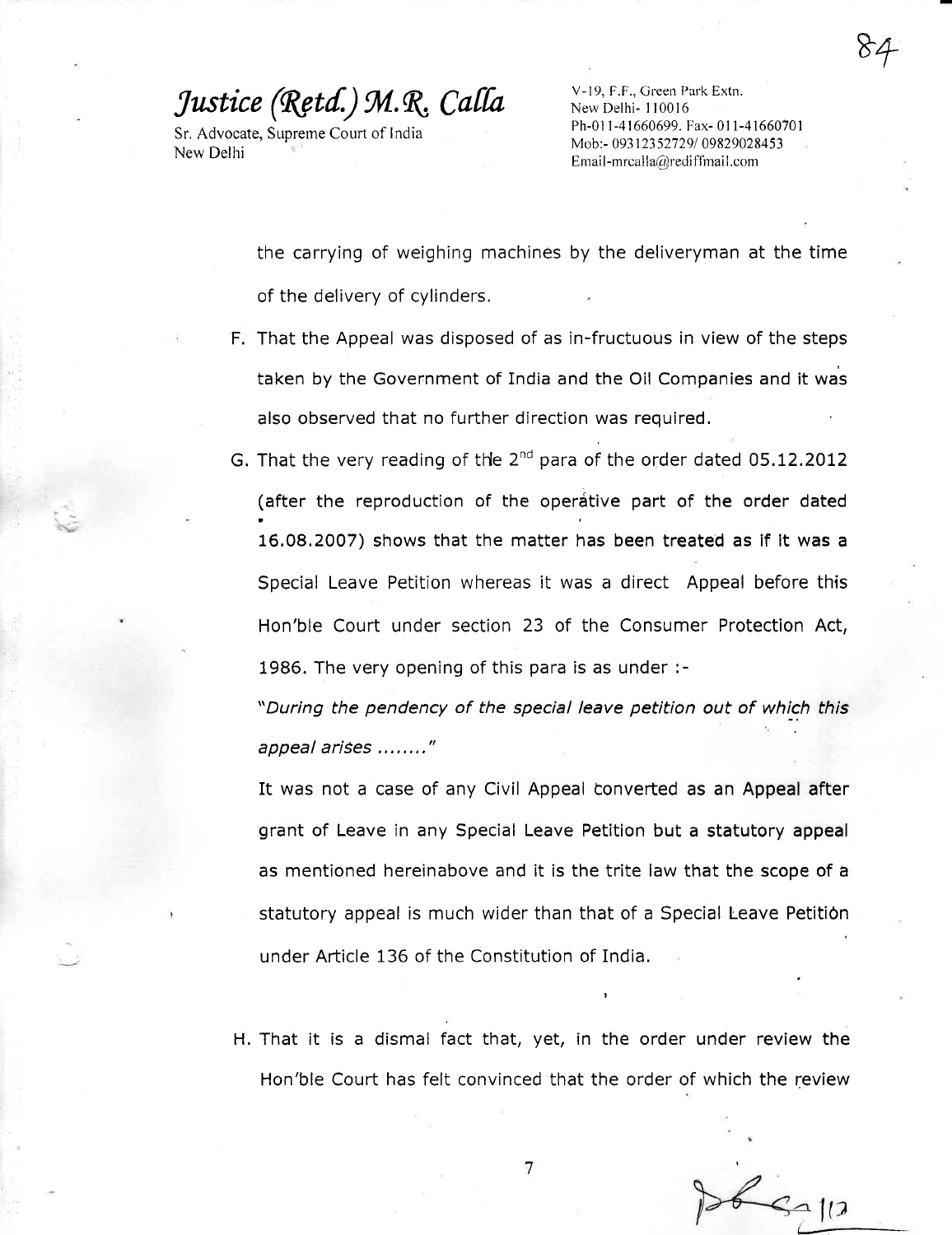Sr. Advocate, Supreme Court of India New Delhi

'ri;

V-19, F.F., Green Park Extn. New Delhi- 110016 Ph-011-41660699. Fax- 011-41660701 Mob:- 09312352729/09829028453  $E$ mail-mrcalla@rediffmail.com

has been sought does not suffer from any error apparent warranting its reconsideration.

I. That while reviewing the order dated 05,12.2012 it has not been noted that the steps taken by the Government of India and the oil Companies as mentioned in the order were hardly sufficient to dispose of the Appeal as in-fructuous in view of the prayer made in the application under section 21 because such steps and directions as mentioned in the order were wholly inadequate and incomplete to the relief sought by the consumer protection council, Rourkela. In the order dated 05.12.2012 the court has referred to the Affidavit filed by Smt. Sushma Rath in August 2012 before this court. A perusal of this affidavit shows that it is based on the several newspaper cuttings upto the period when the matter was pending before the National commission and the National commission had already taken notice of the same. The mention about this material is found upto para 12 of this affidavit, Before this Hon'ble court what was deposed by Mrs. sushma Rath, contained nothing new and such steps as are mentioned thereln were not found to be enough by the National commission itself. This affidavit virtually amounted to old material in a new botfle and the same had been used before this Hon'ble court to get the civil Appeal disposed of as in-fructuous.

De GIA

1

8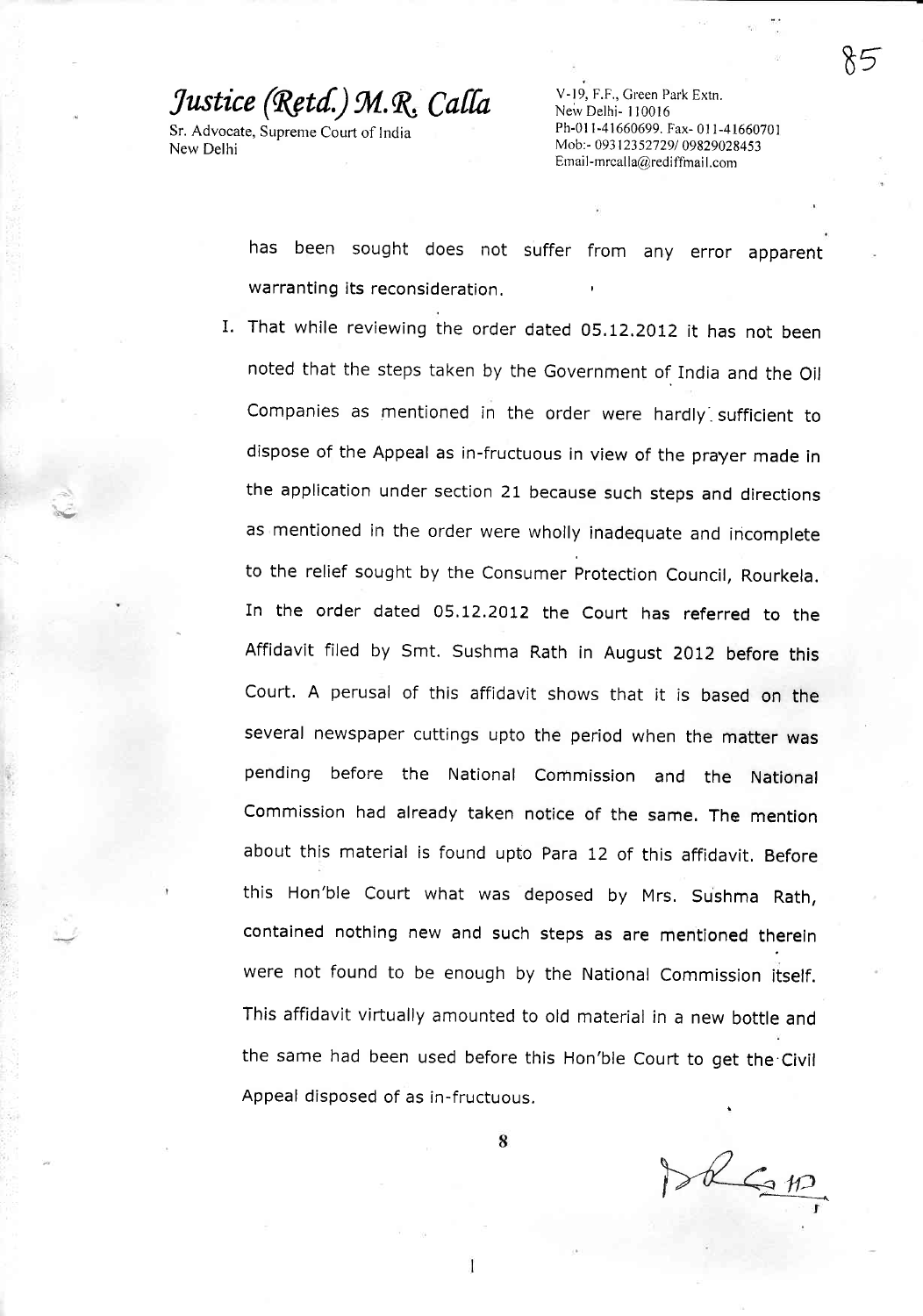Sr. Advocate, Supreme Court of India New Delhi

V-19, F,F., Creen Park Extn, New Delhi- 110016 Ph-011-41660699. Fax- 011-41660701 Mob:- 09312352729/09829028453  $Email-mrcalla@redifimal.com$ 

 $86<sup>1</sup>$ 

J. That none of the steps or the directions as mentioned in the body of the order dated 05.12.2012 show that the prayer at clause (d) of the application under section 21 of the Consumer Protection Act, 1986 at page 79 of the civil Appeal have been taken care of and in absence of any such terms or directions or the adjudication of the matter in this regard the Appeal could not be disposed of as iqfructuous. The adjudication of the grievances with reference to clause (d) at page 79 was all the more necessary because the consumer Protection council, Rourkela had sought the review of the order dated 16.08.2007 from the National Commission but the Commission had rejected the review, i.€., M.A. No. 257/ZOO7 on 29.07.2010 by observing with regard to the prayer made in clause (d) which was deemed to have been declined and not maintainable under section 22(2) of the Act with the further observation that it would require a detailed examination of the case which is impermissible under section 22 of the Act and application was dismissed as such while leaving it open to the complainant to have redressal of its grievances as may be permissible under law. Despite a challenge to the order dated 16,08.2007 (with the mention of the order dated 29.07.2010 on the basis of which delay in filing the Appeal had been condoned), the Court had disposed of

 $26.112$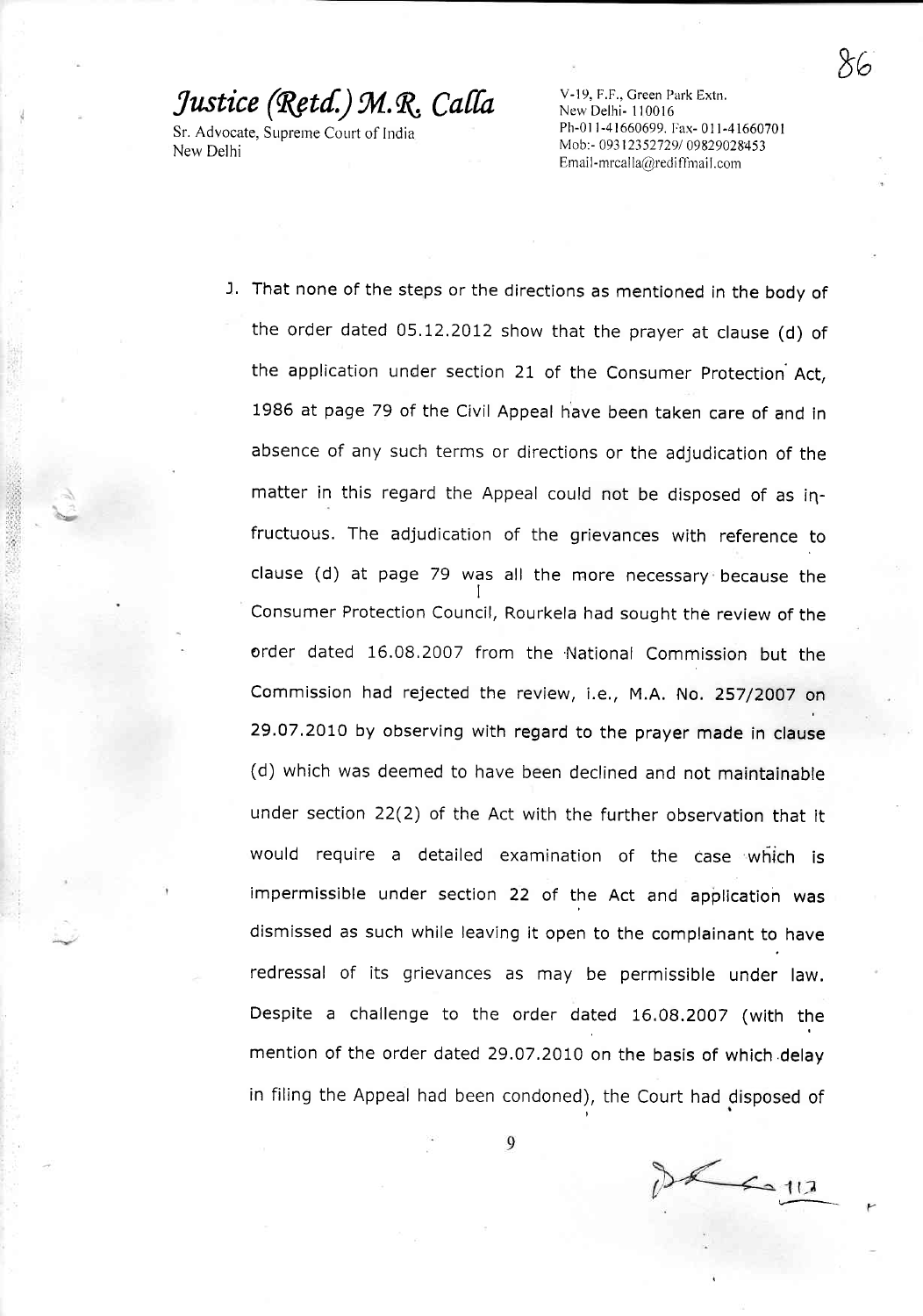Sr. Advocate, Supreme Court of India New Delhi

 $\tilde{\nu}$ 

V-19, F.F., Creen Park Extn. New Delhi- 110016 Ph-011-41660699. Fax- 011-41660701 Mob:- 09312352729/09829028453 Email-mrcalla@rediffmail.com

&r

the Appeal without any adjudication in this regard and yet in the order dated L2.02.2013 it has been mentioned that the order dated 05.12.2012 does not suffer from any error apparent warranting reconsideration though it is transparently visible that the order, dated 05.12.2012 passed by this Hon'ble court while disposing of the statutory Appeal guffers from the vice of non adjudication of the prayer as mentioned herein above, i.e, clause (d) at page 79 of the Civil Appeal.

- K. That the impugned orders right from the first order dated 16.08.2007 uptil order which has now been passed by this Hon'ble Court in the Civil Appeal and Review thereof are all oblivious of the amendments which have taken place in the consumer protection Act, 1986 since 15.03.2003 to which the reference had been made before the National Commission as well as this Hon'ble Court. The impact of these amendments has been left unnoticed and unadjudicated.
- L. That in the above backdrop, agross miscarriage of justice including the violation of the principles of natural justice has taken place in this case.

l0

BRSON